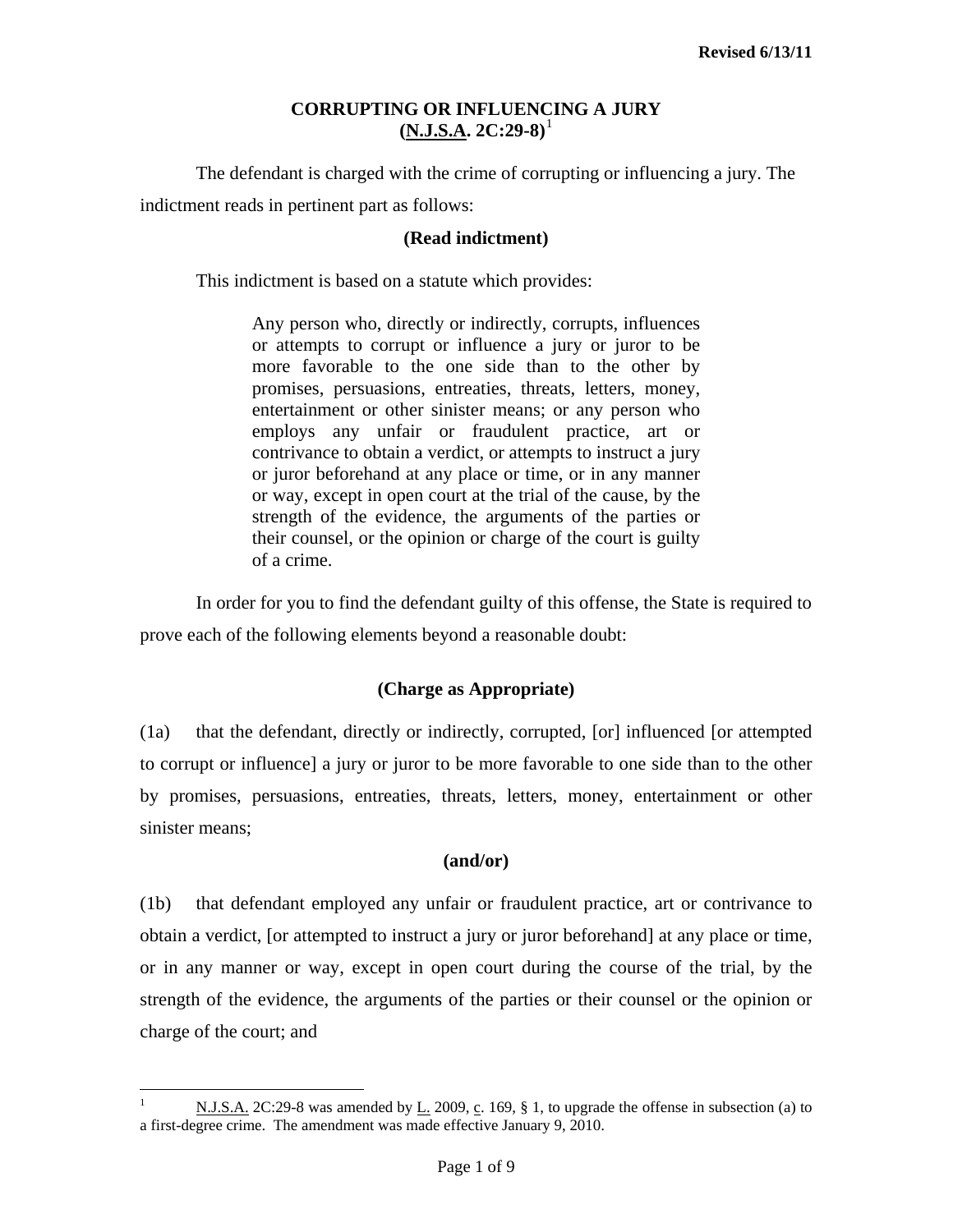## **(Charge as Appropriate)**

(2a) that defendant acted knowingly.

#### **(and/or)**

(2b) that defendant attempted to corrupt or influence the jury.

The first element that the State must prove beyond a reasonable doubt is that the defendant, directly or indirectly, corrupted, [or] influenced [or attempted to corrupt or influence] a jury or juror to be more favorable to one side than to the other by either promises, persuasions, entreaties, threats, letters, money, entertainment or other sinister means;

### **(and/or)**

That defendant employed any unfair or fraudulent practice, art or contrivance to obtain a verdict, [or attempted to instruct a jury or juror beforehand] at any place or time, or in any manner or way, except in open court during the course of the trial, by the strength of the evidence, the arguments of the parties or their counsel or the opinion or charge of the court.

The second element that the State must prove beyond a reasonable doubt is that the defendant acted knowingly.

A person acts knowingly with respect to the nature of his/her conduct or the attendant circumstances if he/she is aware that his/her conduct is of that nature, or that such circumstances exist, or he/she is aware of a high probability of their existence.

A person acts knowingly with respect to a result of his/her conduct if he/she is aware that it is practically certain that his/her conduct will cause such a result. "Knowing," "with knowledge" or equivalent terms have the same meaning.

Knowledge is a condition of the mind. It cannot be seen. It can only be determined by inferences from defendant's conduct, words or acts. A state of mind is rarely susceptible of direct proof but must ordinarily be inferred from the facts. Therefore, it is not necessary that the State produce witnesses to testify that an accused said that he/she had a certain state of mind when he/she did a particular thing. It is within your power to find that such proof has been furnished beyond a reasonable doubt by inferences which may arise from the nature of his/her acts and conduct and from all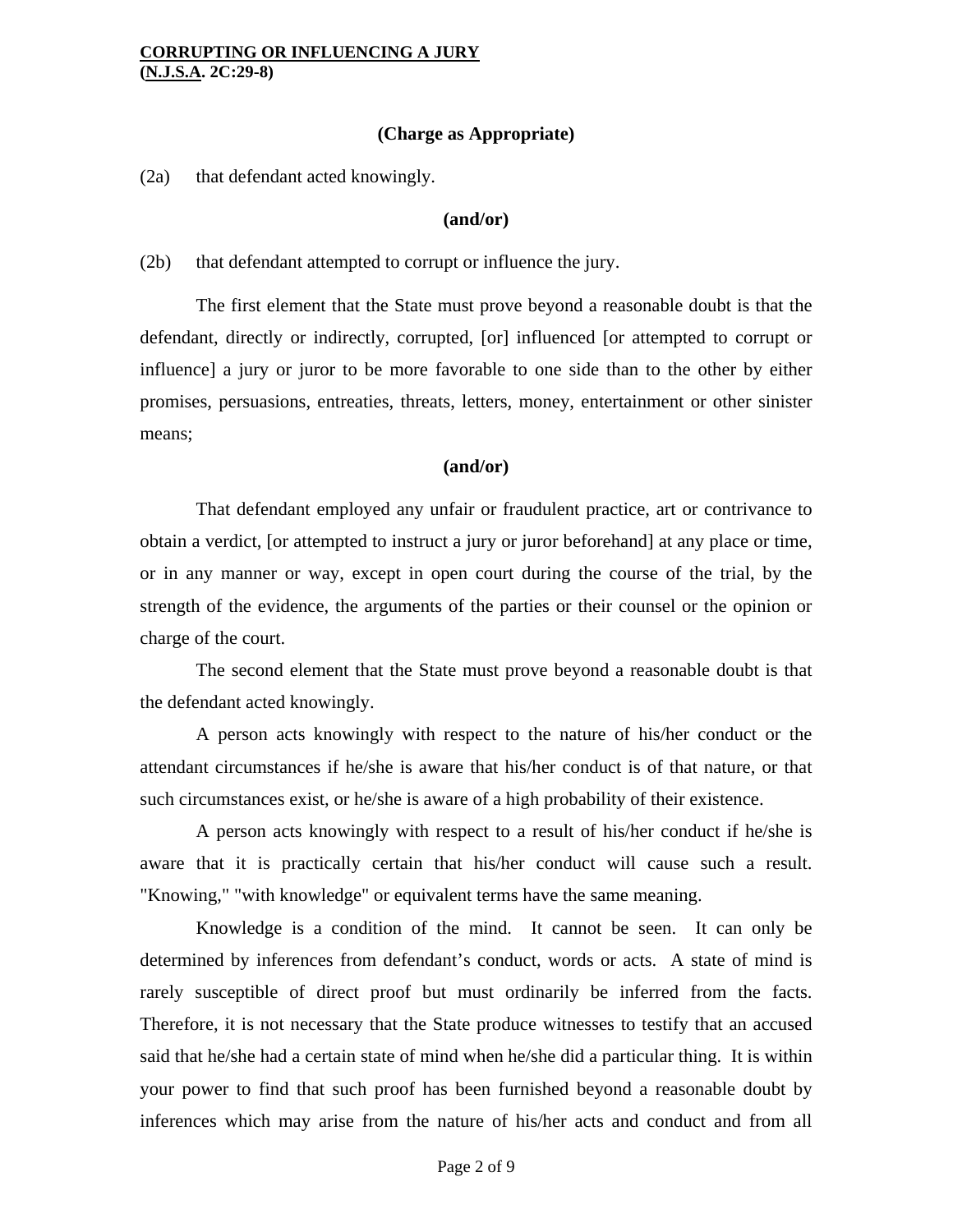he/she said and did at the particular time and place and from all surrounding circumstances established by the evidence.

### **(and/or)**

## **ALTERNATIVE I**

## **[To be used when defendant is charged with Attempt]**

 The second element that the State must prove beyond a reasonable doubt is that the defendant attempted to corrupt or influence a jury.

### **ALTERNATIVE II**

[If the facts raise the question whether the crime was completed, the jury should be instructed to "turn to a consideration of whether an attempt to commit the crime has been established."<sup>[2](#page-0-0)</sup>]

 The indictment charges that the defendant committed the crime of corrupting or influencing a jury. If you find that the State has failed to prove beyond a reasonable doubt that the crime of corrupting or influencing a jury was committed, then you should consider whether an attempt to commit the crime has been established.

# **[If "knowing" or lesser culpability would have sufficed for the completed crime, add the following]**

 Before I explain the definition of an attempt, let me explain an important difference between an attempt and the crime of corrupting or influencing a jury. Although it is possible to commit the crime of corrupting or influencing a jury with [knowledge], to be guilty of an attempt the defendant must act with purpose. In other words, the defendant must have the purpose to commit the crime of corrupting or influencing a jury, in order to be guilty of attempting it.<sup>[3](#page-2-1)</sup>

### **[MAIN CHARGE]**

 The law provides that a person is guilty of an attempt to commit a crime if the person:[4](#page-2-2)

 $\frac{1}{2}$ N.J.S.A. 2C:1-8d(2).

<span id="page-2-1"></span><sup>3</sup> State v. Rhett, 127 N.J. 3, 6-7 (1992); State v. Robinson, 136 N.J. 476, 485-86 (1994).

<span id="page-2-2"></span><span id="page-2-0"></span><sup>4</sup> Because all attempts must be purposeful, State v. Rhett, 136 N.J. 476; State v. Robinson, 127 N.J. 3, and because other portions of the statute include the requirement of purpose, the language in N.J.S.A. 2C:5-1a, "acting with the kind of culpability otherwise required for the commission of the crime," should not be charged.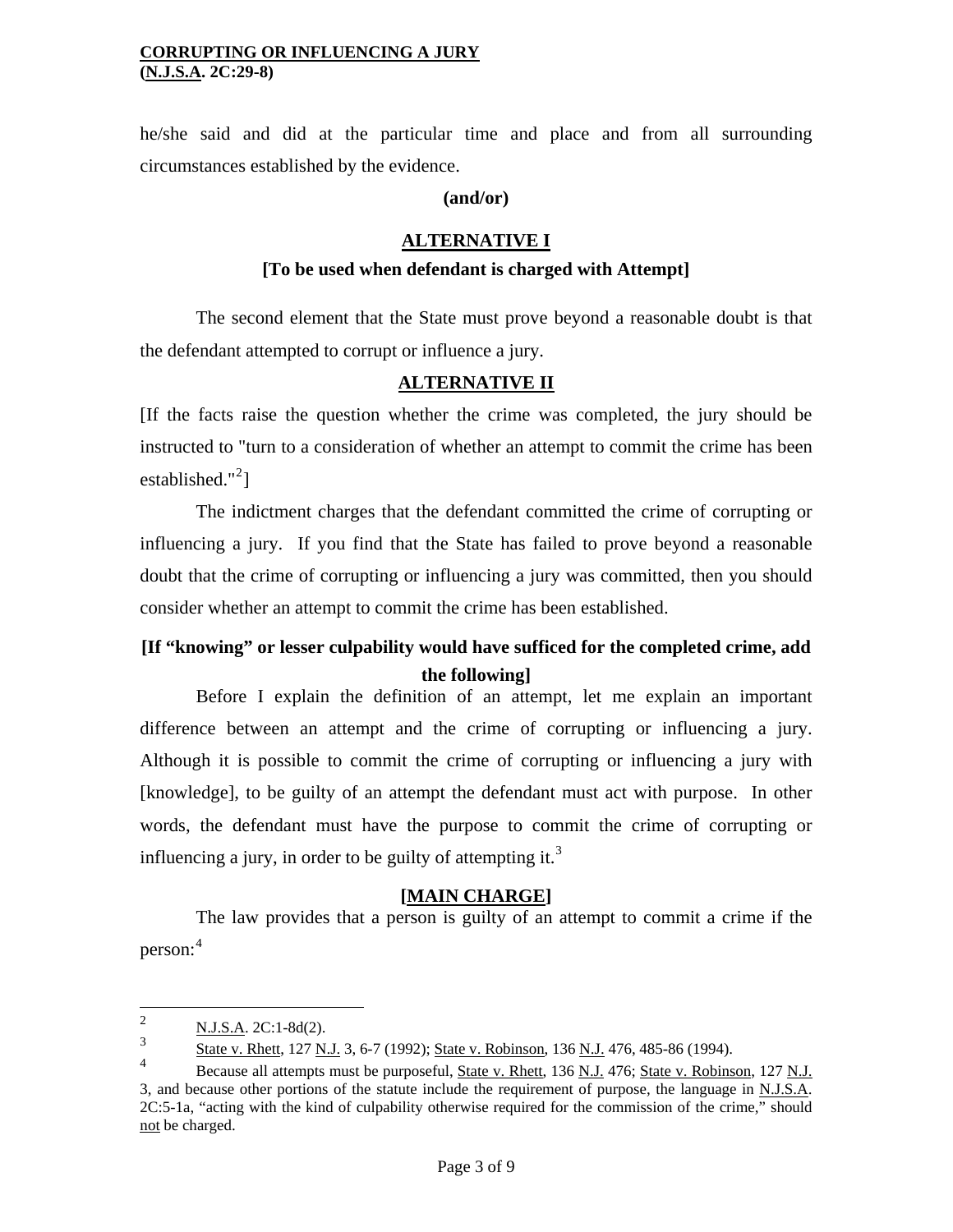# **[Select the appropriate section] [(1) Attempt - Impossibility]**

 Purposely engages in conduct which would constitute the crime if the attendant circumstances were as a reasonable person would believe them to be;

### **[or]**

## **[(2) Attempt - When Causing a Particular Result is an Element of the Crime]**

 Does or omits to do anything with the purpose of causing [result] without further conduct on his/her part.

# **[or] [(3) Attempt-Substantial Step]**

 Purposely does or omits to do anything which, under the circumstances as a reasonable person would believe them to be, is an act or omission constituting a substantial step in the course of conduct planned to culminate in his/her commission of the crime.

 Thus, in order to find the defendant guilty of a criminal attempt, the State must prove two elements beyond a reasonable doubt:

# **[Select the appropriate Section] [(1) Attempt - Impossibility]**

 The first element is that the defendant acted purposely. A defendant acts purposely with respect to the nature of his/her conduct or a result thereof if it is his/her conscious object to engage in conduct of that nature or to cause such a result. A person acts purposely with respect to attendant circumstances if he/she is aware of the existence of such circumstances or he/she believes or hopes that they exist.

 The second element is that the defendant engaged in conduct which would constitute the crime of corrupting or influencing a jury had the facts been as a reasonable person would have believed them to be.

# **[Here define the crime allegedly attempted if it has not been defined already, or refer jurors to the definition previously charged]**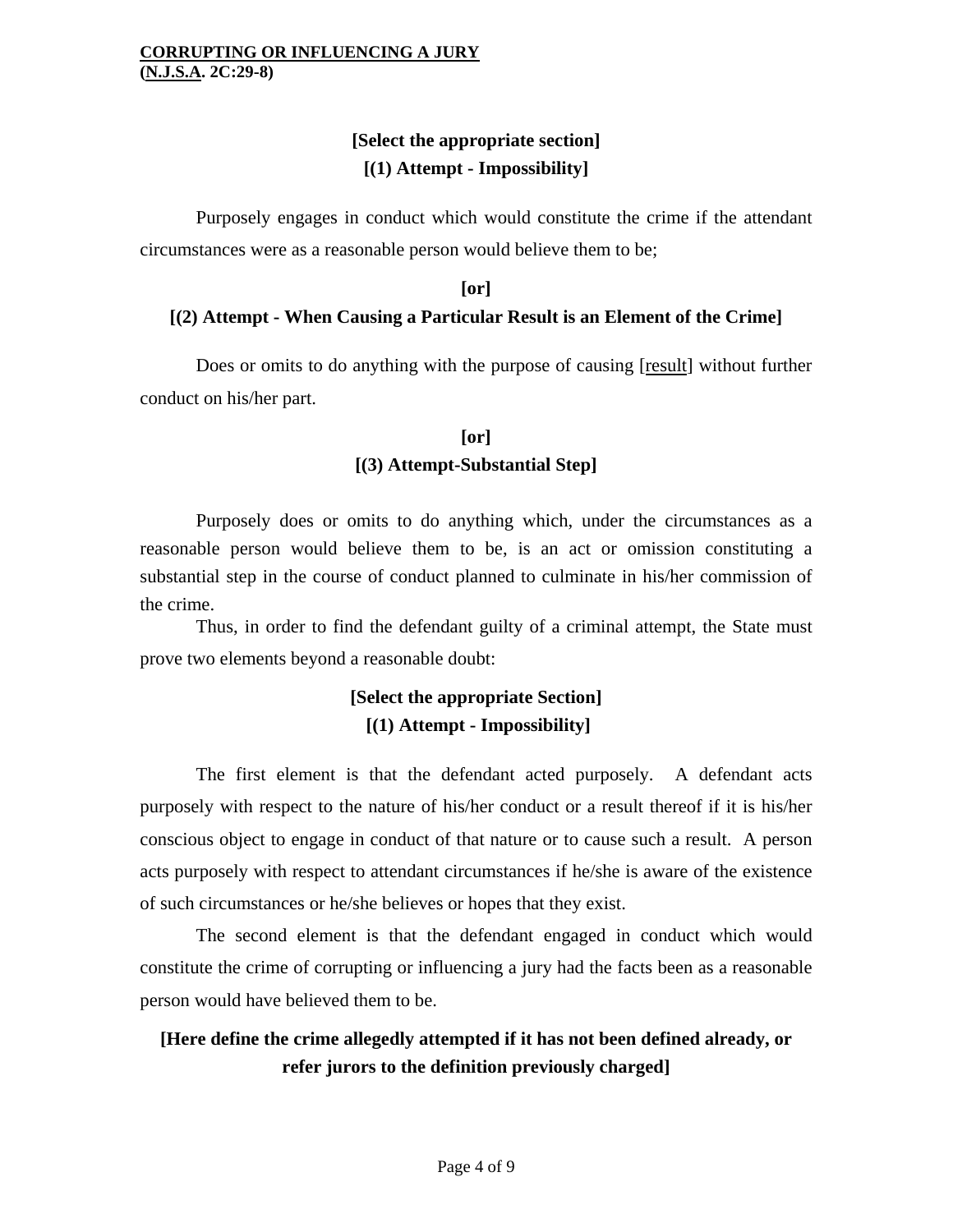If the accused purposely engaged in conduct that would constitute the crime of corrupting or influencing a jury had the facts been as a reasonable person would have believed them to be, you should consider that conduct as evidence of guilt of attempt to commit corrupting or influencing a jury. It does not matter that the defendant failed to accomplish his/her intended result because the facts were not as a reasonable person would have believed them to be; it is no defense that the defendant could not succeed in reaching his/her intended result because of circumstances unknown to him/her. However, there cannot be an attempt to commit a crime unless the attempt, if completed, would have constituted the crime.<sup>[5](#page-2-2)</sup>

# **[or] [(2) When Causing a Particular Result is an Element of the Crime]**

First, that the defendant had the purpose to cause [here state the result that is an element of the alleged attempted crime]. A defendant acts purposely with respect to the nature of his/her conduct or a result thereof if it is his/her conscious object to engage in conduct of that nature or to cause such a result. A person acts purposely with respect to attendant circumstances if he/she is aware of the existence of such circumstances or he/she believes or hopes that they exist.

 The second element is that the defendant did or omitted to do anything to cause [state the result which is an element] without further conduct or action on his/her part. Where the accused has done all that he/she) believes necessary to cause [state the result which is an element], you should consider that as evidence of guilt of an attempt to commit corrupting or influencing a jury.

# **[or] [(3) Substantial Step]**

 First, that the defendant had the purpose to committing the crime of corrupting or influencing a jury. A defendant acts purposely with respect to the nature of his/her conduct or a result thereof if it is his/her conscious object to engage in conduct of that

<span id="page-4-0"></span> 5 Final Report of the New Jersey Criminal Law Revision Commission, Vol. II: Commentary, pp.114-115, quoting from State v. Moretti, 52 N.J. 182, 186-90 (1968). N.J.S.A. 2C:5-1a(1) rejects outright the defense of impossibility.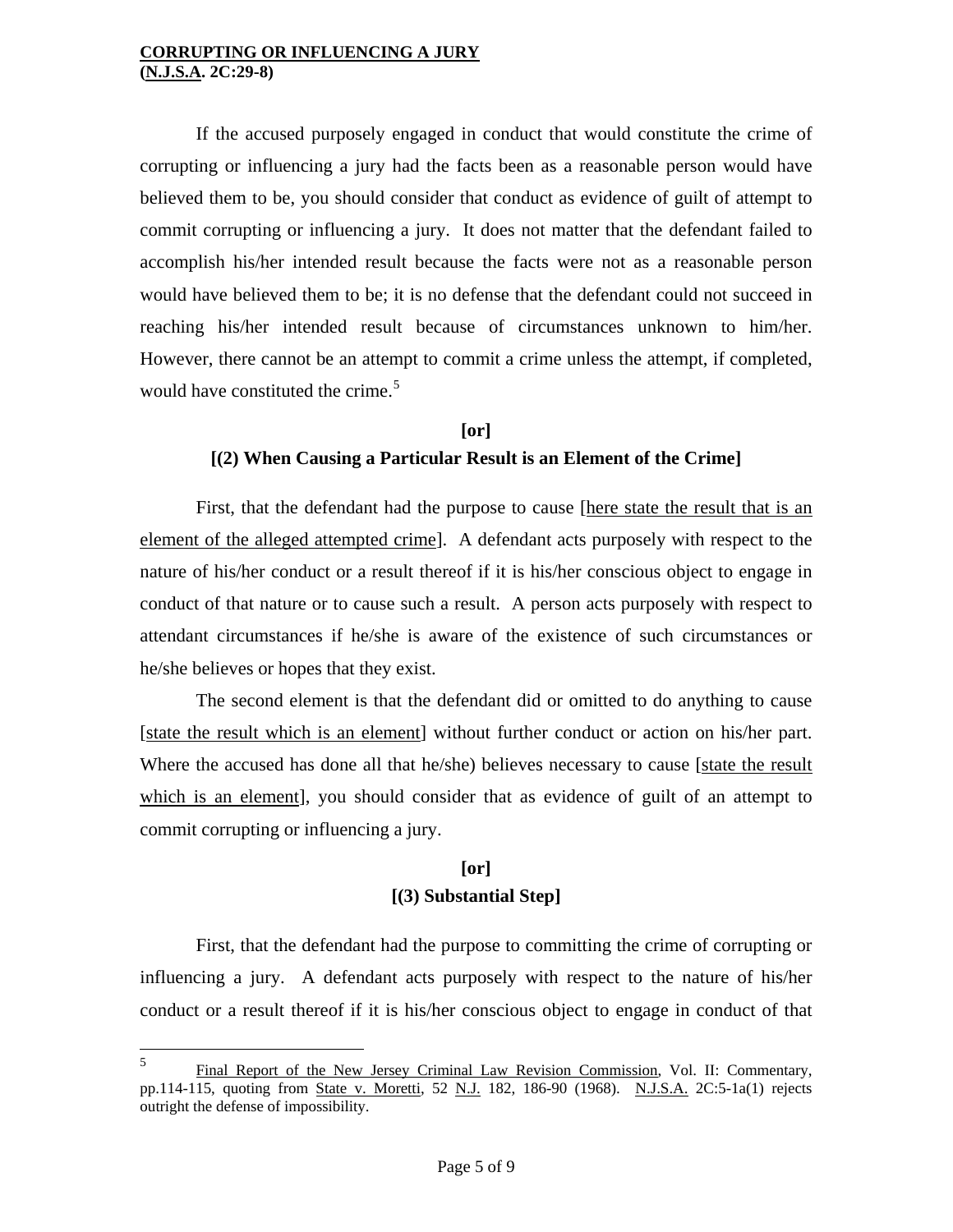nature or to cause such a result. A person acts purposely with respect to attendant circumstances if he/she is aware of the existence of such circumstances or he/she believes or hopes that they exist.

 The second element is that the defendant purposely did or omitted to do anything, which, under the circumstances as a reasonable person would believe them to be, is an act or omission that is a substantial step in the course of conduct planned to culminate in his/her commission of the crime. However, the step taken must strongly show the defendant's criminal purpose. That is, the step taken must be substantial and not just a very remote preparatory act, and must show that the accused has a firmness of criminal purpose.

## **[Charge in Every Case Except One Involving the Renunciation Defense]**

 If you find that the State has proven each of these elements beyond a reasonable doubt, then you must find the defendant guilty of an attempt to commit corrupting or influencing a jury. However, if you find that the State failed to prove any of these elements beyond a reasonable doubt, then you must find the defendant not guilty of an attempt to commit corrupting or influencing a jury.

# **[Charge Where Appropriate]**

# **RENUNCIATION OF CRIMINAL PURPOSE**

# **[To be used when the defendant's conduct would otherwise constitute an attempt under Section 2 or 3 above]**

 As part of the defendant's denial of guilt, the defendant raised the defense of renunciation of criminal purpose.

 The accused must prove, by a preponderance of the evidence, that he/she abandoned his/her effort to commit the crime or otherwise prevented its commission under circumstances that show a complete and voluntary decision to renounce his/her criminal purpose. The abandonment of the criminal effort must begin with the defendant and not be forced upon him/her by some outside event, such as police intervention.<sup>[6](#page-4-0)</sup> Renunciation of criminal purpose is not voluntary if the reason for it is that it seems more

<span id="page-5-0"></span> $\frac{1}{6}$ Code Commentary at 124.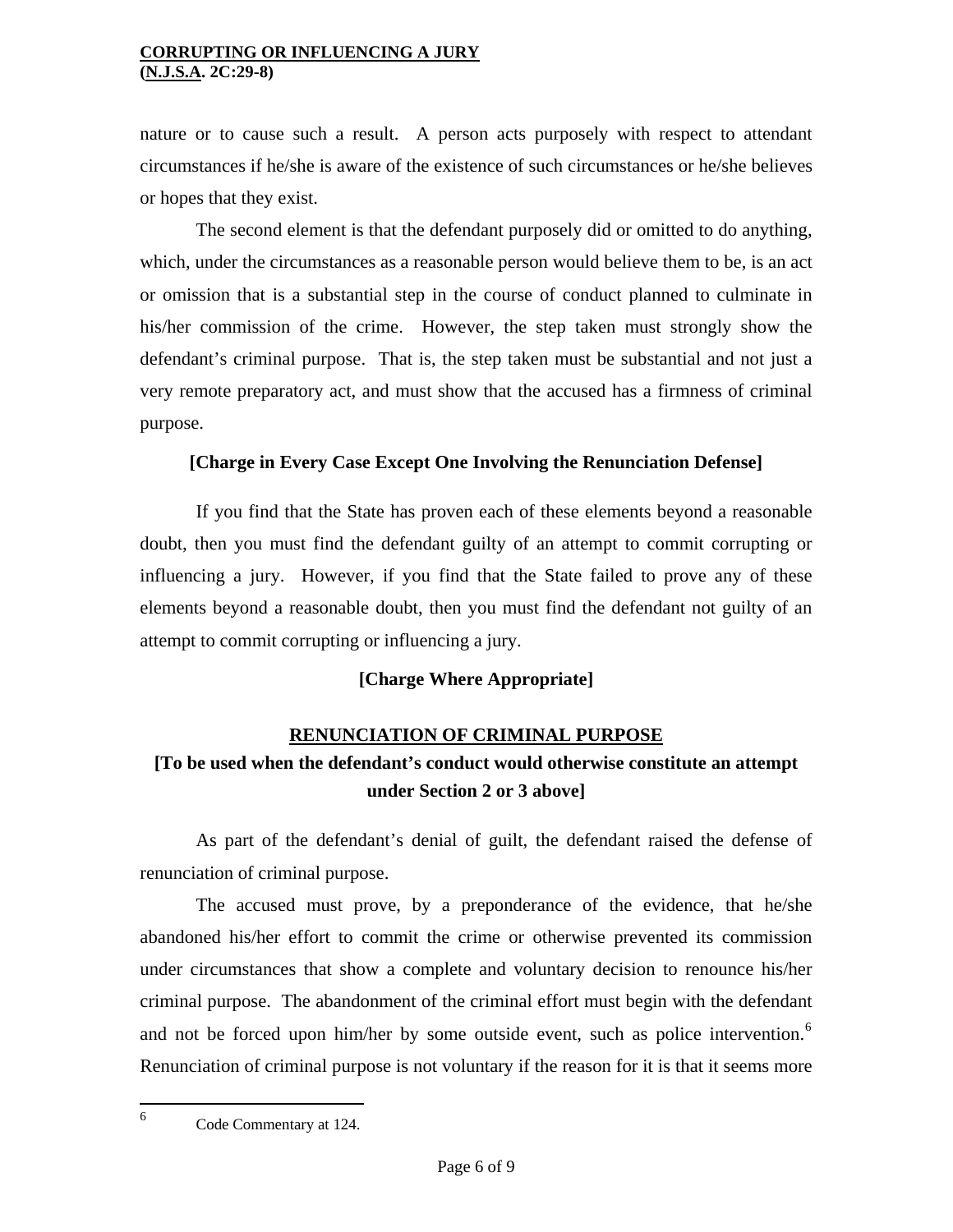likely that defendant will be detected or caught, or the objective seems more difficult than it did at the beginning of the course of conduct. Renunciation is not complete if the defendant only decides to postpone the criminal conduct to a better time or to focus on another but similar objective or victim. If mere abandonment of the criminal effort is not enough to prevent the offense, then the defendant must have taken further and affirmative steps that actually prevented the commission of the offense.<sup>[7](#page-5-0)</sup>

As I stated, the defendant must prove renunciation by a preponderance of the evidence. I previously explained that the State has the burden of proving every element of the crime(s) charged beyond a reasonable doubt. The burden of proving renunciation by a preponderance of the evidence is a lesser burden. It simply means that the defendant has the burden of establishing that the evidence supporting renunciation is more likely true than not. Another way to describe it is the greater weight of the believable evidence in the case. It does not necessarily mean the evidence of the greater number of witnesses, but rather, the evidence that carries the greater convincing power in your minds. I remind you, however, that the burden of proving every element of the attempt to commit corrupting or influencing a jury as I have previously defined it is always on the State and never on the defendant.

 If you find that the State has failed to prove any one of these elements beyond a reasonable doubt, then you must find the defendant not guilty of an attempt to commit corrupting or influencing a jury. Also, if you find the State has proven each of these elements beyond a reasonable doubt, but that the defendant has established by a preponderance of the evidence that he/she renounced his/her criminal purpose, then you must find the defendant not guilty. However, if you find that the State has proven each of these elements beyond a reasonable doubt and the defendant has failed to establish renunciation by a preponderance of the evidence, then you must find the defendant guilty of attempting to corrupt or influence a jury.

# **(Charge in All Cases)**

If you find that the State has not proven any of the elements of the crime charged beyond a reasonable doubt, you must find the defendant not guilty.

<span id="page-6-0"></span> 7 Id. at 125.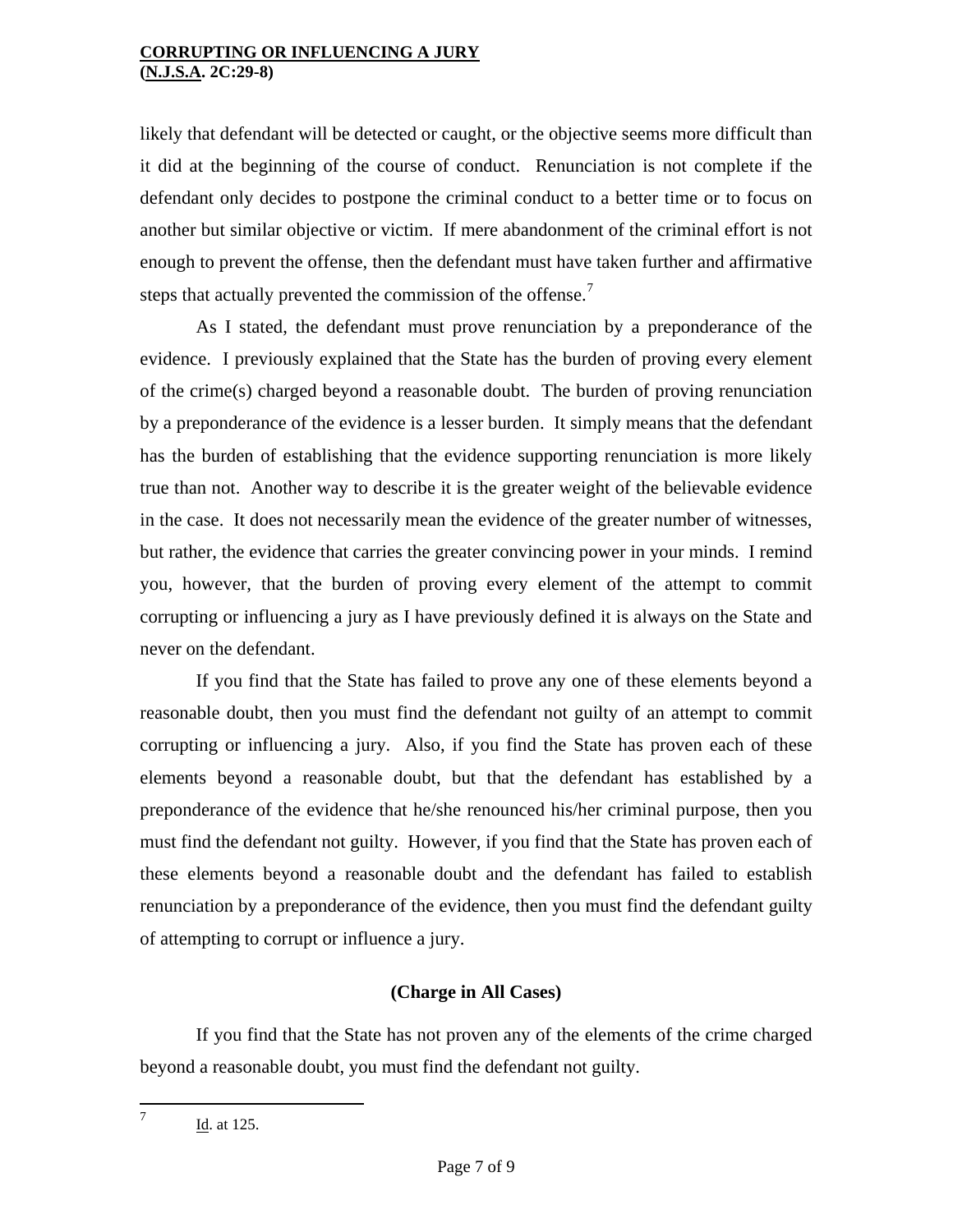If you find that the State has proven all of the required elements beyond a reasonable doubt, then you must find the defendant guilty.

# **(Charge as Appropriate)**

If you have found the defendant guilty beyond a reasonable doubt of corrupting or influencing a jury, or of attempting to corrupt or influence a jury, then you must go on with your deliberations and determine whether the State has proven beyond a reasonable doubt that the defendant employed force or the threat of force in the course of committing the crime.

Use of force or threat of force means to employ or threaten to employ the exercise of strength or power against another. That force need not entail pain or bodily harm and need not leave any mark.<sup>[8](#page-6-0)</sup>

If you find that the State has not proven beyond a reasonable doubt the additional element that the defendant used or threatened the use of force, then you must find the defendant guilty only of corrupting or influencing a jury [or attempting to corrupt or influence a jury].

If you find that the State has proven beyond a reasonable doubt the additional element that the defendant used or threatened the use of force, then you must go on with your deliberations and determine whether the defendant employed force or the threat of force in connection with an official proceeding involving any of the following crimes:

# **(Choose Appropriate)**

- (1) Murder (2C:11-3);
- (2) Aggravated manslaughter or manslaughter (2C:11-4);
- (3) Vehicular homicide (2C:11-5);
- (4) Aggravated assault (subsection b. of 2C:12-1);
- (5) Disarming a law enforcement officer (subsection b. of 2C:12-11);
- (6) Kidnapping (2C:13-1);
- (7) Aggravated sexual assault (subsection a. of 2C:14-2);
- (8) Sexual assault (subsection b. and paragraph 1 of subsection c. of  $2C:14-2$ );
- (9) Robbery (2C:15-1);
- (10) Carjacking (section 1 of 2C:15-2);
- (11) Aggravated arson (paragraph 1 of subsection a. of 2C:17-1);
- (12) Burglary (2C:18-2);

<span id="page-7-0"></span>8

State v. Brannon, 178 N.J. 500, 504 and 510 (2004).